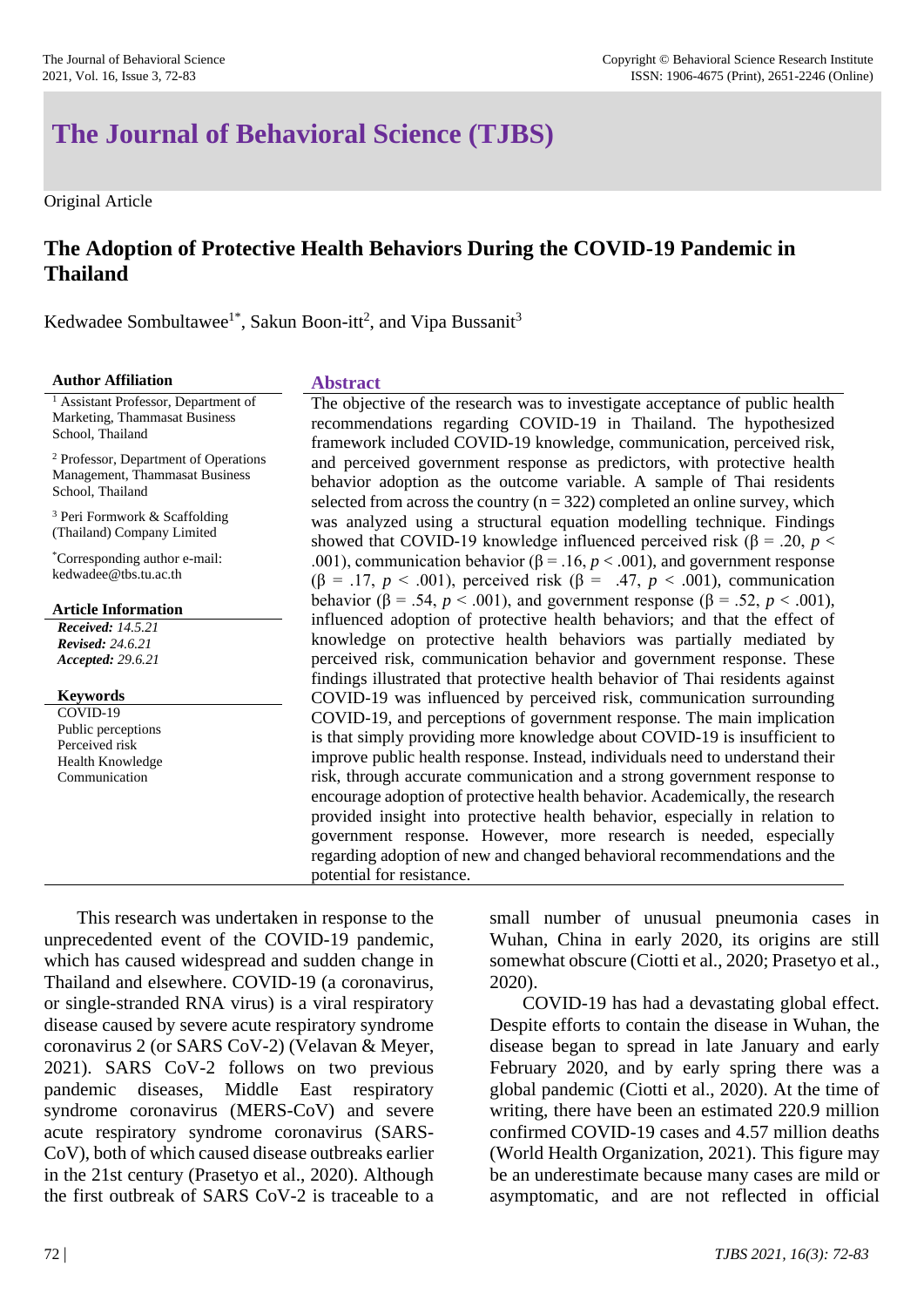figures (Velavan & Meyer, 2021).

Thailand, like all countries, was affected by the COVID-19 pandemic, with an estimated 1.28 million cases and 13,042 deaths reported as of September 2021 (World Health Organization, 2021). At least in part, this can be attributed to Thailand's excellent and overprovisioned medical system, which ordinarily forms the basis for its medical tourism sector (Abuza, 2020). Public health measures, including international and domestic travel restrictions, local quarantines and a national lockdown, also created a protective effect (Osterrieder et al., 2021). These aspects of pandemic control are obvious because they are visible and matters of government policy. What is less visible is the role played by ordinary residents of Thailand through personal adherence to protective health behaviors, such as handwashing, mask wearing, social distancing and other recommendations (Osterrieder et al., 2021).

Factors including health knowledge (Chaoguang et al., 2018; Chu & Liu, 2021; Hoffmann & Lutz, 2019; Lee et al., 2021; Sylvester, 2021; Taghrir et al., 2020; Zhong et al., 2020) and perceived risk (Chu & Liu, 2021; Faasse & Newby, 2020; Lee et al., 2021; Mohd Hanafiah & Wan, 2020; Prasetyo et al., 2020; Rosi et al., 2021; Taghrir et al., 2020; Zhong et al., 2020) are known to play a role in the adoption of protective health behavior. However, this relationship is complicated by two factors. The first is that there is an exceptionally high level of misinformation on COVID-19 circulating both globally (Basol et al., 2021; Brennen et al., 2020, 2021; Loomba et al., 2021; Pennycook et al., 2020; Roozenbeek et al., 2020, 2021) and in Thailand (Chookajorn, 2020; Dang, 2021; Namwat et al., 2020; Pan-ngum et al., 2021), raising the possibility of an interaction between health knowledge and communication that could affect response negatively. However, this has not yet been investigated in Thailand, so it is poorly understood. A second notable gap in the literature is how Thai people have responded to government recommendations on protective health behaviors. While perceptions of government response to the pandemic have been identified as possible influences on individual behavior (Basol et al., 2021; Roozenbeek et al., 2020), much of this research has been done in countries that are both culturally different from and more affected by COVID-19 than Thailand. Therefore, to build a more rounded understanding of how government response

influences individual adoption of protective health behaviors is a useful contribution to the literature. This research does not only focus on government response, that individual knowledge and perceived risk will drive most of the individual response based on prior studies.

The main objective of this research is to determine the influence of health knowledge, perceived risk, and government communication on adoption of public health recommendations among Thai residents. The research uses a conceptual framework incorporating components of knowledge about COVID-19, perceived risk of COVID-19, communication about COVID-19 and government response to COVID-19, which is explained in the following section.

#### **Literature Review**

#### **Protective Health Behavior**

This research is concerned with individual adoption of protective health behavior. Protective health behaviors, also sometimes called prevention behaviors, are the specific individual actions that can be taken to reduce chances of infection and, if infected, reduce the chance of spread (Kowalski & Black, 2021; Prasetyo et al., 2020). These factors include, for example, proper handwashing technique and use of hand sanitizer, handwashing after going outside, social distancing, wearing face masks, and working or studying from home if possible (Prasetyo et al., 2020). It can also include intended behaviors, such as intended adoption of the COVID-19 behavior when available (Faasse & Newby, 2020). Adoption of protective health behavior does vary widely from person to person, a difference which has been attributed to everything from locus of control and self-efficacy beliefs (Berg & Lin, 2020) to threat perception (Ranjit et al., 2021) to personality traits like narcissism (Nowak et al., 2020). This research is concerned with far more common concerns: knowledge about the disease, perceived risk, and perception of communication and government response to COVID-19. Then the figure 1 shows the conceptual framework of this study.

#### **COVID-19 Knowledge**

Knowledge about COVID-19 has been identified as a factor in the adoption of protective health behavior, both directly and indirectly. One study, conducted in Philippines, found that understanding of COVID-19 had multiple indirect effects on intention to follow behavioral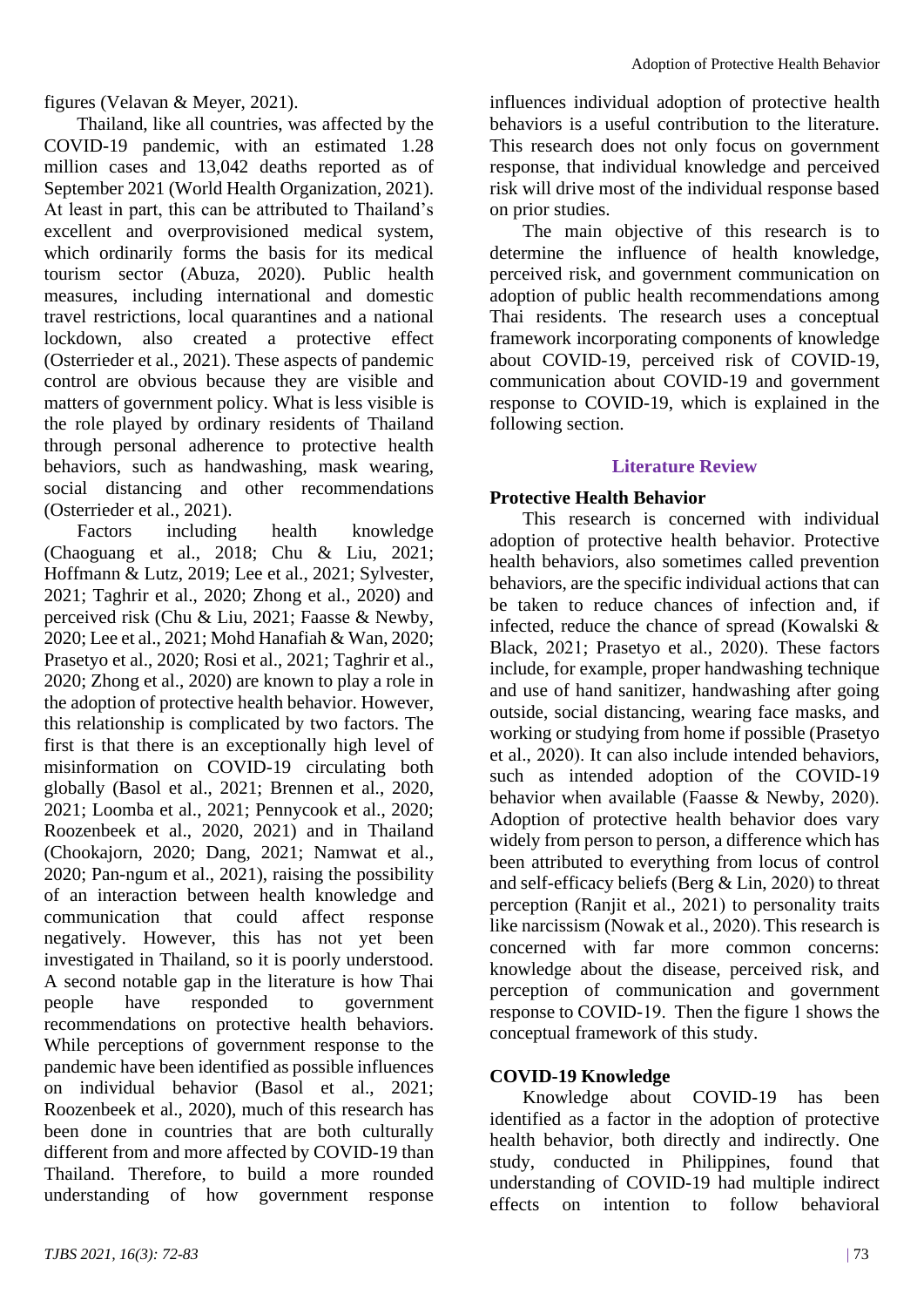recommendations and adapted and actual protective health behaviors (Prasetyo et al., 2020). Knowledge was found to have an effect on communication behavior and risk perception, but not directly on behavior, in a Malaysian study (Mohd Hanafiah & Wan, 2020).

Faasse and Newby (2020) found that knowledge about the illness was a significant predictor of behavior in the past month, but not on projected behavior in the event of an extended outbreak. It is also possible knowledge has a direct effect on health behaviors, according to studies in Iran, China, South Korea and the United States, as well as globally (Chu & Liu, 2021; Lee et al., 2021; Sylvester, 2021; Taghrir et al., 2020; Zhong et al., 2020). Furthermore, people exposed to more misinformation (therefore having less accurate knowledge) are less likely to engage in protective health behaviors (Basol et al., 2021; Roozenbeek et al., 2020, 2021; Sylvester, 2021). However, these direct relationships do not encompass the full range of possible relationships. In this research, knowledge about COVID-19 is proposed as an indirect factor on protective health behavior, working through perceived risk, communication, and perception of government response rather than directly. The first three hypotheses state:

- H1: Knowledge about COVID-19 will have a positive effect on perceived risk.
- H2: Knowledge about COVID-19 will have a positive effect on communication.
- H3: Knowledge about COVID-19 will have a positive effect on government response perceptions.

Knowledge about COVID-19 is also expected to have an indirect effect on preventative health behavior through the three determining factors, based on prior studies which have shown that health knowledge can play a role in the relationship between receipt of information and adoption of health behavior (Chaoguang et al., 2018; Hoffmann & Lutz, 2019). As these studies have shown, health knowledge is an intervening variable between attitudes and beliefs and health behaviors. This study argues that it will be the same here, acting an intervening variable between the predictive factors and protective health behavior. The final hypothesis of the research follows the same assumption of indirect effects, to test whether knowledge is mediated by the three factors:

- H7a: The relationship of perceived risk and protective health behavior will be mediated by knowledge about COVID-19.
- H7b: The relationship of communication and protective health behavior will be mediated by knowledge about COVID-19.
- H7c: The relationship of government response perceptions and protective health behavior will be mediated by knowledge about COVID-19.

# **Perceived Risk**

The perceived risk of COVID-19 is individual beliefs about their chances of catching COVID-19 and how sick they would be if this occurred (Mohd Hanafiah & Wan, 2020). This can be decomposed into perceived vulnerability and perceived severity (Prasetyo et al., 2020; Rosi et al., 2021). The perceived risk of COVID-19 has been identified in several studies as a direct influence on the adoption or intended adoption of protective health behavior (Chu & Liu, 2021; Faasse & Newby, 2020; Lee et al., 2021; Mohd Hanafiah & Wan, 2020; Prasetyo et al., 2020; Rosi et al., 2021; Taghrir et al., 2020; Zhong et al., 2020). Therefore, the proposal that perceived risks of COVID-19 would influence protective health behavior adoption is the straightforward relationship expected in Hypothesis 4:

H4: Perceived risk of COVID-19 will have a positive effect on protective health behavior.

# **Communication**

The extent of individual communication surrounding COVID-19 can also influence the adoption of protective health behavior, although the evidence is mixed. Communication about COVID-19 through the media, especially communication that accurately presents the risks and the effectiveness of preventative health behaviors, has been associated with increased adoption (Berg & Lin, 2020). Furthermore, receipt of high levels of misinformation can inhibit adoption of protective health behavior (Basol et al., 2021; Roozenbeek et al., 2020, 2021). In Malaysia, it was shown that communication between individuals, including talking about COVID-19 and receiving information through the media, was an important aspect of how individuals understood and coped with the pandemic, although it was not directly tested for relationship to health behavior (Mohd Hanafiah &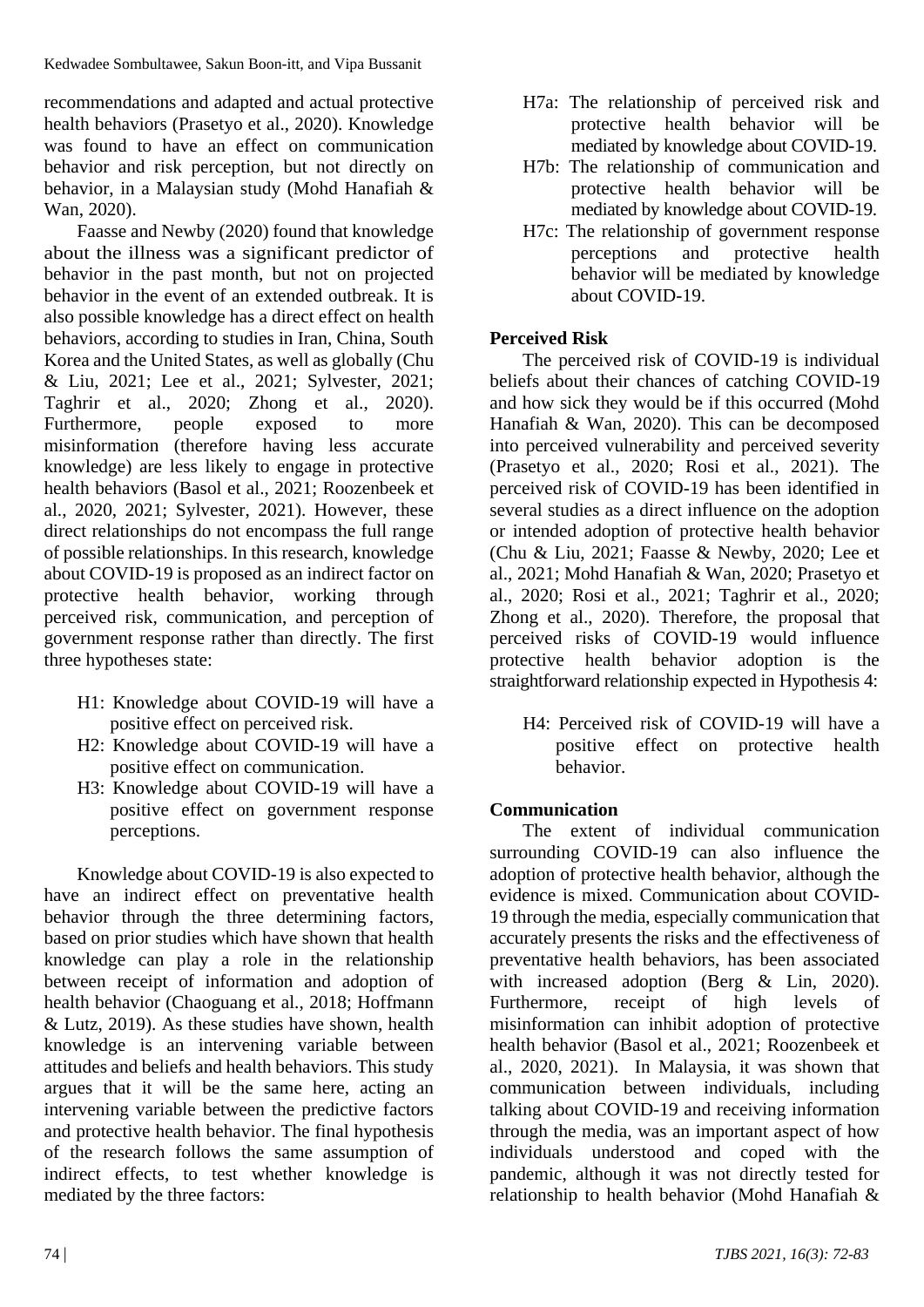Wan, 2020). In Australia, this link was tested, with findings showing that communication about COVID-19 was associated with adoption of protective health behavior both in the last month and in the case of a major outbreak (Faasse & Newby, 2020). It was also tested in Iranian medical students, showing that higher levels of communication were associated with more use of protective health behaviors (Taghrir et al., 2020). The information and communication environment is therefore complicated, but it is anticipated that communication about COVID-19 will influence the adoption of protective health behavior:

H5: Communication about COVID-19 will have a positive effect on protective health behavior.

#### **Government Response**

Another factor that has been identified as possibly significant is confidence in the government response to the COVID-19 crisis. This may be one of the areas which is least studied, In Australia, confidence in government response had a negative

#### **Figure 1**



H7 (H7a, H7b, H7c)

relationship to immediate behavior (within the past month) but a positive effect in the event of a widespread outbreak (Faasse & Newby, 2020). Other authors have also suggested (though not proved) that government response can influence behavior. For example, a study on misinformation around the world suggested that trust in the government and especially approval of government response could be a factor in susceptibility to misinformation, though it did not directly influence adoption of protective health behavior (Roozenbeek et al., 2020). Overall, evidence on the government response to COVID-19 and acceptance of information from the government is lacking, as not many studies have investigated it. This research has the opportunity to provide firmer evidence on the role of government response to fill this knowledge gap. Therefore, the sixth hypothesis of this research is that:

H6: Perceived government response to COVID-19 will have a positive effect on protective health behavior.

#### **Method**

#### **Population and Sample**

The population of interest for the study was residents of Thailand (18 and over). A priori sample size analysis for the research model indicated an ideal minimum sample size of 376 members (Soper, 2020). An absolute lower bound sample size of 200 members was required based on rule of thumb guidelines (Westland, 2010). A sample of 322 participants was selected using online convenience sampling, through recruitment messages posted on local and community groups in Bangkok and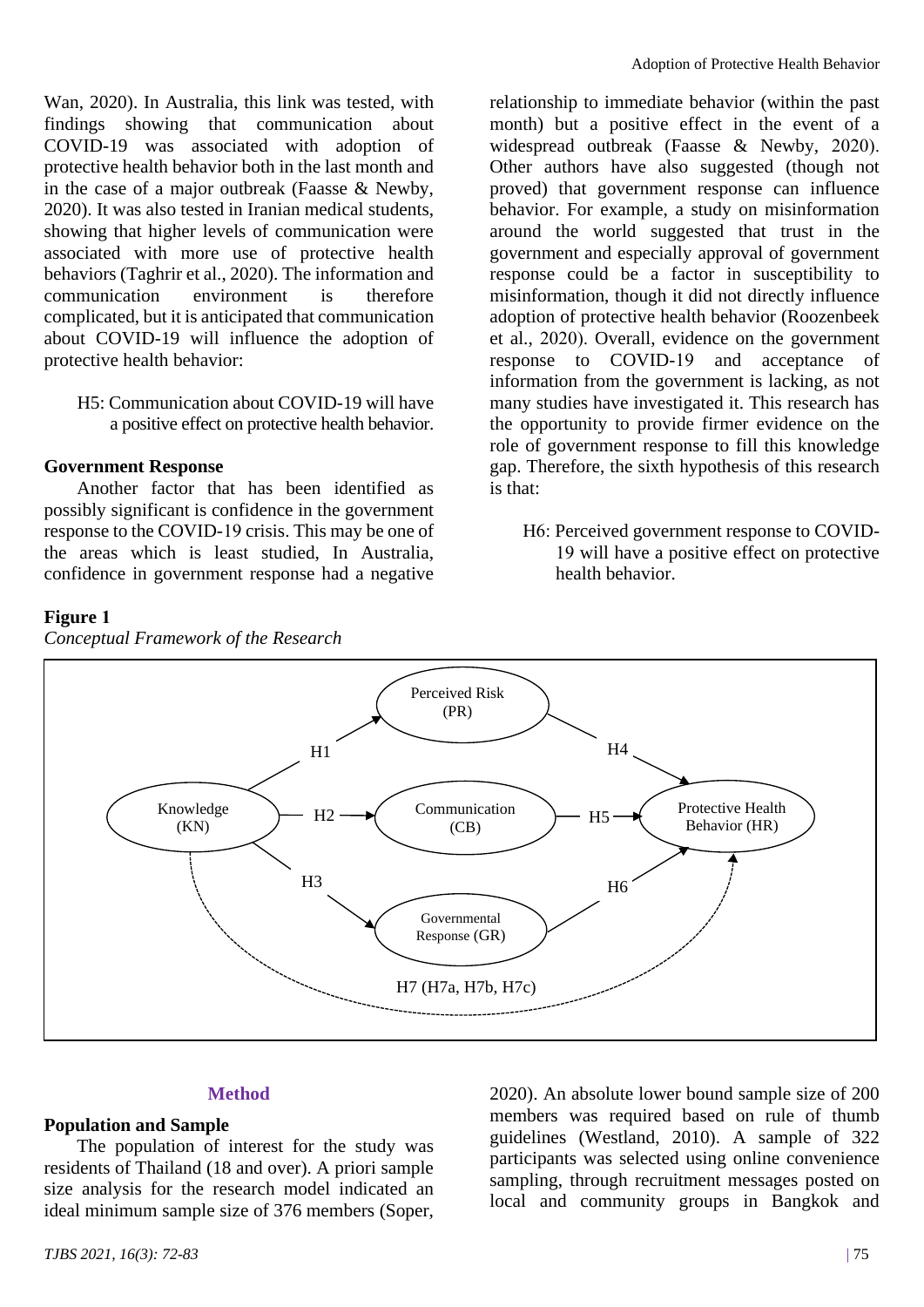Kedwadee Sombultawee, Sakun Boon-itt, and Vipa Bussanit

general-purpose Facebook groups from around the country. The main exclusion criterion for groups was that those whose primary purpose was sharing information and action on COVID-19 were not included in the survey, as it was thought that this would bias the results due to higher levels of interest in community members. While this sample size is lower than the ideal minimum, it was higher than Westland's (2010) minimum sample size and therefore was considered adequate.

# **Questionnaire**

The questionnaire was developed by adapting several previous instruments that have investigated COVID-19 perceptions (Faasse & Newby, 2020; Lazarus et al., 2020; Mohd Hanafiah & Wan, 2020; Taghrir et al., 2020; Zhong et al., 2020). The questionnaire was developed in Thai to avoid excluding participants due to English competence. This required a process of back-translation (Tyupa, 2011) to assess the translation quality. In addition, the questionnaire collected information about demographics and economic position of the participants. A total of 47 initial attitude items were collected using 5-point Likert scales, accompanied by five demographic items using categorical responses. Table 1 summarizes the scales and sources for each of the variables and sources.

#### **Table 1**

| Variable                                        | Number<br>of Items | Supporting<br>Reference         |
|-------------------------------------------------|--------------------|---------------------------------|
| Perceived Risk<br>(PR)                          | 6                  | Mohd Hanafiah and<br>Wan (2020) |
| Knowledge<br>(KN)                               | 15                 | Faasse and Newby<br>(2020)      |
|                                                 |                    | Taghrir, et al.<br>(2020)       |
|                                                 |                    | Zhong et al. $(2020)$           |
| Communication<br>(CB)                           | 8                  | Mohd Hanafiah and<br>Wan (2020) |
| Government<br>Response<br>(GR)                  | 5                  | Lazarus, et al.<br>(2020)       |
| Protective<br>Health<br><b>Behavior</b><br>(HB) | 13                 | Faasse and Newby<br>(2020)      |

### **Data Collection**

Data collection used an online questionnaire, employing the SurveyMonkey platform. The survey link was distributed via social media and other community websites in October 2020, and data was collected for a period of one month. This period was prior to Thailand's main outbreak, which occurred during winter 2021. All incomplete or unsubmitted surveys were discarded to ensure high-quality data analysis. Following completion of data collection, the survey was closed to ensure that no additional responses were submitted. This research was certified by the Human Research Committee of Thammasat University (080/2021).

#### **Results**

The final sample size of the study was 322 participants. Demographic statistics are summarized in Table 2. The sample was predominantly female (74.8%). The largest age group was 24 to 34 years (46.3%). It was most common for participants to have a bachelor's degree (61.5%). Most of the sample were employed (63%). Monthly salaries were spread across the range, with the largest group having incomes of under 10,000 baht (\$306.65)  $(24.2\%)$ .

#### **Descriptive Analysis**

The preliminary analysis included descriptive statistics and reliability measures of proposed scales (Table 3). The descriptive statistics, based on the five-point Likert measures, were calculated using mean and standard deviation for perceived risk (PR), communication (CB), government recommendations (GR) and protective health behaviors (HB).

The measures for knowledge were calculated separately. For this item, participants were asked whether specific facts were true (1) or false (0). The cumulative number of correct items were then used as the score, which is a unitary measure. This measure was not normally distributed (Kolmogorov-Smirnov = .090,  $p < .001$ ). The distribution is rightskewed (skewness  $= 3.25$ ). Overall, knowledge was high, with 74.2% of the sample correctly identifying 12 or more K items. Therefore, overall knowledge can be considered relatively good.

Consistency and reliability measures were calculated for perceived risk, communication behavior, government response, and protective health behavior. (This was not necessary for KN, which is a unitary measure.) Internal consistency for the measures was measured using Cronbach's alpha,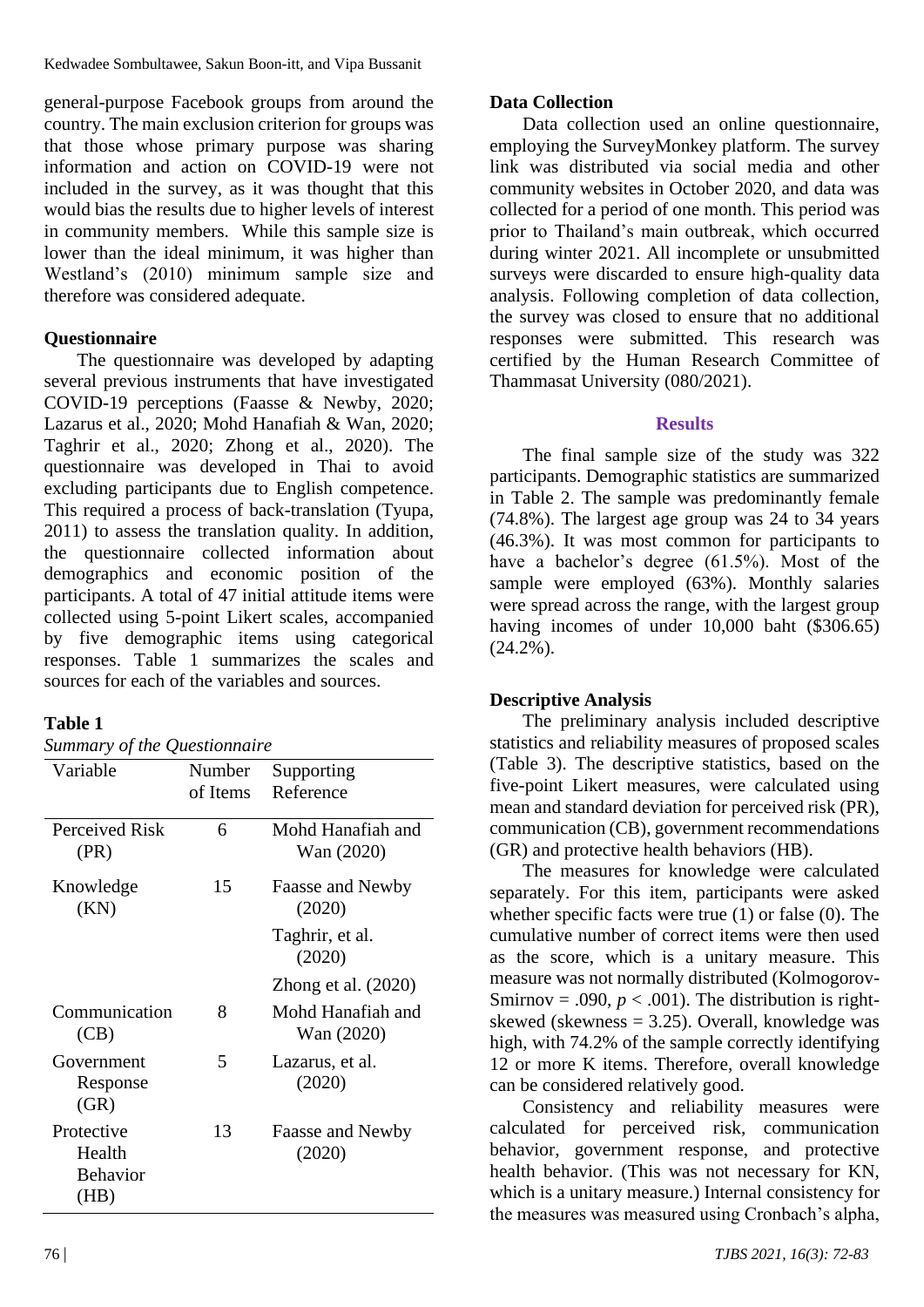| Characteristics             | Category              | $\boldsymbol{n}$ | $\%$   |
|-----------------------------|-----------------------|------------------|--------|
| Gender                      | Female                | 241              | 74.84% |
|                             | Male                  | 74               | 22.98% |
|                             | Prefer not to say     | $\overline{7}$   | 2.17%  |
| Age                         | Under 18              | 17               | 5.28%  |
|                             | $18 - 24$             | 59               | 18.32% |
|                             | $25 - 34$             | 149              | 46.27% |
|                             | $35 - 44$             | 39               | 12.11% |
|                             | $45 - 54$             | 51               | 15.84% |
|                             | More than 55          | $\tau$           | 2.17%  |
| <b>Education Background</b> | <b>Bachelor</b>       | 198              | 61.49% |
|                             | Master                | 56               | 17.39% |
|                             | PhD                   | $\overline{2}$   | 0.62%  |
|                             | <b>Under Bachelor</b> | 66               | 20.50% |
| Occupation                  | Employee              | 203              | 63.04% |
|                             | Employer              | 10               | 3.11%  |
|                             | Housewife             | 11               | 3.42%  |
|                             | Retire                | 3                | 0.93%  |
|                             | Student               | 70               | 21.74% |
|                             | Unemployed            | 25               | 7.76%  |
| Monthly Salary (Baht)       | < 10,000              | 78               | 24.22% |
|                             | $10,001 - 20,000$     | 78               | 24.22% |
|                             | $20,001 - 30,000$     | 72               | 22.36% |
|                             | $30,001 - 40,000$     | 56               | 17.39% |
|                             | $40,001 - 60,000$     | 25               | 7.76%  |
|                             | > 60,001              | 13               | 4.04%  |
|                             |                       |                  |        |

**Table 2**  *Descriptive Statistics of the Respondents (n=322)*

with a target range of .70 to .95 (Hair et al., 2016). All items fell within this range ( $\alpha = 0.746$  to 0.907). Therefore, initial assessment shows the items have adequate internal consistency

Reliability was tested using the composite reliability (CR) measure, using a minimum value of ≥ .70 (Hair et al., 2016). All items passed this range, with communication behavior ( $CR = 0.79$ ) having the lowest value. Convergent validity was tested using the additional threshold  $AVE \geq .50$  (Hair et al., 2016). Not all items initially passed this threshold, with communication behavior  $(AVE = .44)$  and protective health behavior  $(AVE = .41)$  falling below it. Therefore, these dimensions were of particular concern during the model adjustment phase.

#### **Model Reduction**

The initial model was poorly fitted (RMSEA  $=$ 

.15). To improve the model fit, a model reduction process was used, eliminating items with an initial factor loading of below 0.40 (Brown, 2015). This resulted in the removal of several items (PR2, PR6, CB2, CB3, CB5, CB8, GR2, HB1, HB7, HB8, HB9).

#### *Structural Equation Model Analysis*

Following the model fitting process, the final structural model was prepared as in Figure 3. The model fit was better for this model than for the initial model. RMSEA (0.024) was below the threshold for a well-fitted model (0.06) (Kenny et al., 2015). The chi-square test ( $\chi^2$  = 145.13, *df* = 123, *p* = .084) also met the criteria for an absolutely well-fitted model (*p* > .05) (Hu & Bentler, 1999). Relative fit measures including CFI (.95), GFI (.94), AGFI (.95) and IFI (.95) were also adequately fitted. Therefore, the model fit was appropriate for the research questions.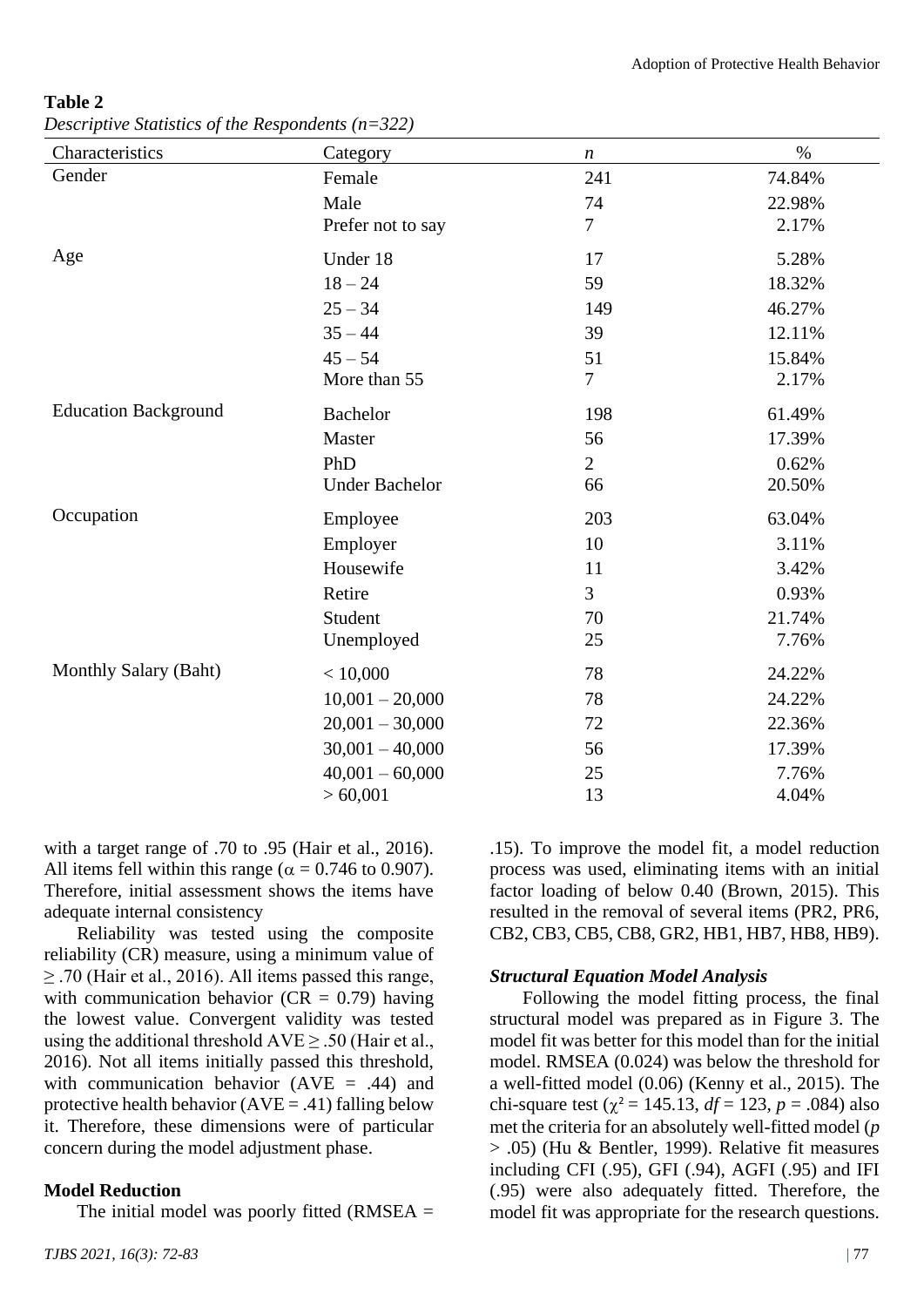Kedwadee Sombultawee, Sakun Boon-itt, and Vipa Bussanit

Model effects, including direct and indirect effects, are presented in Table 4. The significance of the relationships is based on the t-test. The critical value for the t-distribution at confidence level 95% (*p* < .05) for *df* = 123 is 1.65 (Lindley & Scott, 1984).

**Table 3** 

*Summary of Descriptive Statistics, Factor Loadings and Reliability Measures*

| Variable  | Components      | Mean | <b>SD</b> | Factor<br>Loading<br>(Initial<br>Model) | Factor<br>Loading<br>(Final<br>Model) | <b>AVE</b> | CR   | Alpha |
|-----------|-----------------|------|-----------|-----------------------------------------|---------------------------------------|------------|------|-------|
| <b>PR</b> | PR1             | 3.98 | 0.86      | 0.59                                    | 0.81                                  | 0.52       | 0.81 | 0.75  |
|           | PR <sub>3</sub> | 3.64 | 0.94      | 0.78                                    | 0.57                                  |            |      |       |
|           | PR4             | 3.93 | 0.91      | 0.75                                    | 0.66                                  |            |      |       |
|           | PR <sub>5</sub> | 4.02 | 0.82      | 0.51                                    | 0.81                                  |            |      |       |
| CB        | CB1             | 4.06 | 0.85      | 0.71                                    | 0.80                                  | 0.44       | 0.79 | 0.82  |
|           | CB4             | 3.85 | 0.86      | 0.79                                    | 0.76                                  |            |      |       |
|           | CB <sub>6</sub> | 3.38 | 0.88      | 0.61                                    | 0.50                                  |            |      |       |
|           | CB7             | 3.40 | 1.05      | 0.63                                    | 0.44                                  |            |      |       |
|           | CB <sub>8</sub> | 3.86 | 0.90      | 0.70                                    | 0.72                                  |            |      |       |
| <b>GR</b> | GR1             | 3.89 | 0.87      | 0.77                                    | 0.76                                  | 0.59       | 0.85 | 0.82  |
|           | GR <sub>3</sub> | 3.34 | 1.24      | 0.75                                    | 0.57                                  |            |      |       |
|           | GR4             | 3.54 | 1.00      | 0.69                                    | 0.86                                  |            |      |       |
|           | GR5             | 3.95 | 0.96      | 0.77                                    | 0.85                                  |            |      |       |
| HB        | H <sub>B2</sub> | 3.66 | 0.86      | 0.56                                    | 0.47                                  | 0.41       | 0.86 | 0.91  |
|           | HB3             | 3.52 | 0.92      | 0.62                                    | 0.52                                  |            |      |       |
|           | HB4             | 4.08 | 0.91      | 0.73                                    | 0.74                                  |            |      |       |
|           | HB5             | 3.94 | 0.84      | 0.69                                    | 0.62                                  |            |      |       |
|           | H <sub>B6</sub> | 3.63 | 0.95      | 0.57                                    | 0.47                                  |            |      |       |
|           | <b>HB10</b>     | 3.91 | 0.89      | 0.74                                    | 0.68                                  |            |      |       |
|           | <b>HB11</b>     | 4.00 | 0.86      | 0.76                                    | 0.70                                  |            |      |       |
|           | HB12            | 4.08 | 0.86      | 0.80                                    | 0.72                                  |            |      |       |
|           | <b>HB13</b>     | 4.31 | 0.82      | 0.75                                    | 0.74                                  |            |      |       |

table.

At confidence level 99% ( $p < .01$ ) the critical value is 2.33, while at confidence level 99.9% ( $p < .001$ ) it is 3.09. These critical values are identified in the

#### **Table 4**

*Summary of Model Effects*

| Relationship          | Direct | $t$ -value | Indirect                 | $t$ -value               | Overall | $t$ -value |
|-----------------------|--------|------------|--------------------------|--------------------------|---------|------------|
|                       | effect |            | effect                   |                          | effect  |            |
| $1.KN \rightarrow PR$ | 0.20   |            | $\overline{\phantom{a}}$ |                          | 0.20    | $3.77***$  |
| $2.KN \rightarrow CB$ | 0.16   |            | $\overline{\phantom{a}}$ | $\qquad \qquad -$        | 0.16    | $2.88**$   |
| $3.KN \rightarrow GR$ | 0.17   |            | $\overline{\phantom{a}}$ | $\overline{\phantom{a}}$ | 0.17    | $3.26***$  |
| $4.PR \rightarrow HB$ | 0.47   |            | $\qquad \qquad -$        | $\qquad \qquad -$        | 0.47    | $4.44***$  |
| $5.CB \rightarrow HB$ | 0.54   |            | $\overline{\phantom{a}}$ |                          | 0.54    | $5.75***$  |
| $6.GR \rightarrow HB$ | 0.52   |            | $\overline{\phantom{a}}$ | $\overline{\phantom{a}}$ | 0.52    | $5.95***$  |
| $7.KN \rightarrow HB$ |        |            | 0.27                     | 4.25                     | 0.27    | $4.25***$  |

*Note*. \*  $p < .05$ ; \*\*  $p < .01$ ; \*\*\*  $p < .001$ ; KN = Knowledge; PR = Perceived Risk; CB = Communication Behavior; GR = Government Response; HB = Protective Health Behavior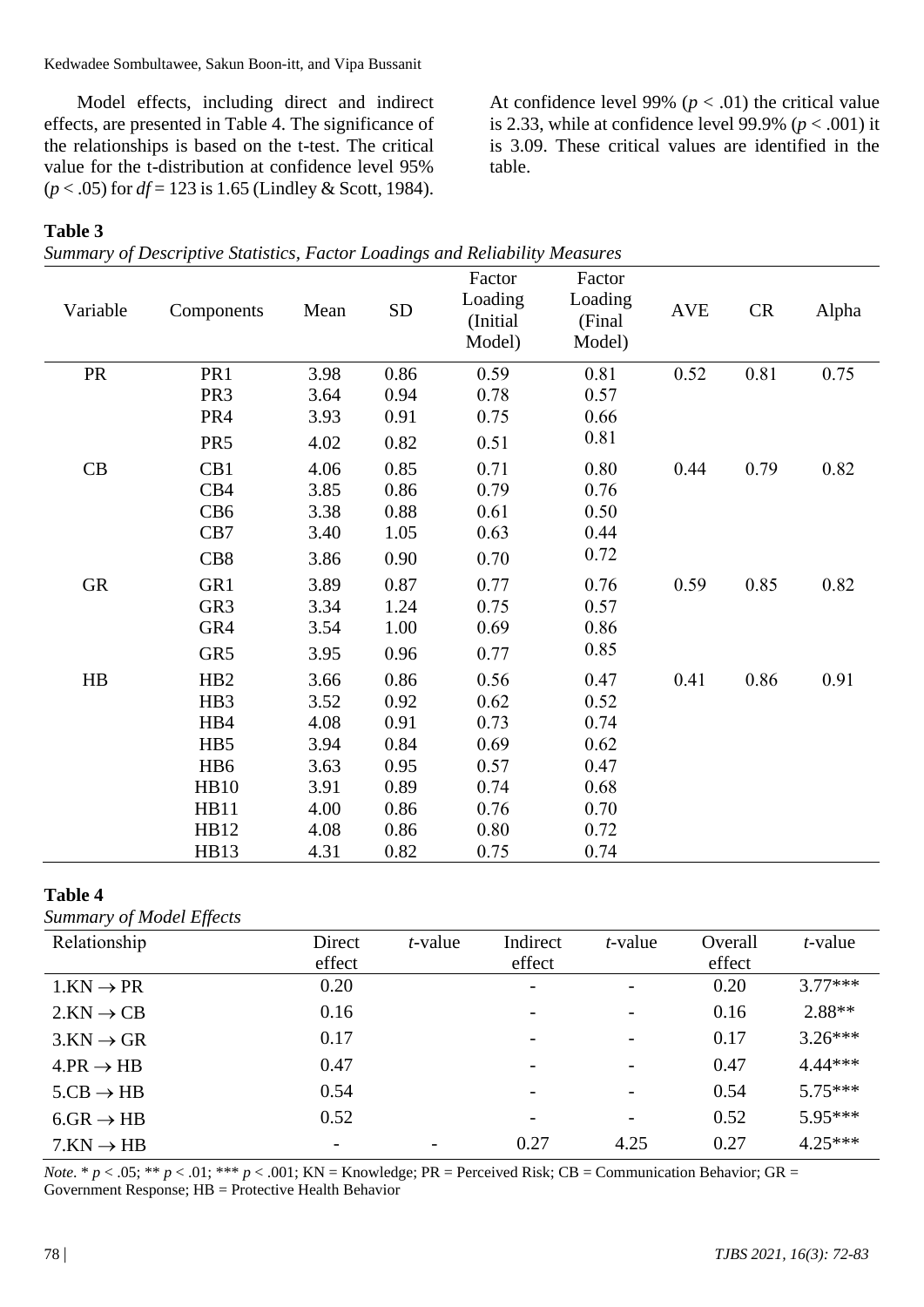The study hypotheses were assessed in two stages. For hypothesis 1 to Hypothesis 6, the direct effects and significance of the t-value ( $p < .05$ ) were determinants of support for the hypotheses (Table 4). All six of the main hypotheses were supported.

The Hypothesis 7, which tested mediation, was assessed using the proportion of effects approach (Mackinnon et al., 2007). In this approach, the significance of both relationships (for example knowledge to perceived risk and perceived risk to protective health behavior) is established, using the first two steps of the causal steps procedure (Baron & Kenny, 1986). Next, the proportion of indirect effects to total effects (IE/TE) is calculated to establish the degree of mediation (Mackinnon et al., 2007). While none of the three relationships showed that knowledge's effect was fully mediated, there was partial mediation observed in all three cases, including knowledge to perceived risk to protective health behavior (IE/TE  $= 0.57$ ), knowledge to communication behavior to protective health behavior (IE/TE  $= 0.50$ ) and knowledge to government response to protective health behavior  $(IE/TE = 0.52)$ . Therefore, Hypothesis 7 can also be supported, since there is evidence of a mediation effect of perceived risk, communication behavior and government response on the knowledge to protective health behavior relationship. The table 6 shows the summary of hypothesis outcomes.

#### **Discussion and Conclusion**

This research demonstrated that knowledge has a direct effect on the perceived risk, communication, and perceived government response to COVID-19, and through this an indirect effect on adoption of protective health behaviors among Thai people. The results indicated that knowledge of COVID-19 had a positive effect on perceived risk ( $\beta$  = .20, *p* < .001), communication behavior ( $\beta$  = .16, *p* < .01) and government response ( $\beta$  = .17, *p* < .001). Thus, COVID-19 knowledge was, as speculated in the first three hypotheses, a significant factor in the formation of attitudes and behaviors that could influence the individual's choice of health behavior. Furthermore, there was evidence that perceived risk ( $\beta$  = .47, *p* < .001), communication behavior ( $\beta$  = .54,  $p < .001$ ) and government response ( $\beta = .52$ ,  $p <$ .001) had a direct effect on health behavior. Thus, these three factors were shown to be factors in health behavior. Finally, partial mediation was shown for the effects of knowledge on the relationships of perceived risk to protective health behavior,

communication behavior to protective health behavior and government response to protective health behavior. These findings were consistent with what was expected given the literature.

The research investigated the situation in Thailand, which has had a relatively light effect from COVID-19 at the time of data collection in part due to high levels of compliance with recommended protective health behaviors. Since then, a second and third wave have significantly increased the impact on Thailand, with infections rising from approximately 12,600 cases and 70 deaths to 1.28 million cases and 13,048 deaths (World Health Organization, 2021). Thus, the research has contributed to explaining how these health behaviors may be adopted. The findings showed that overall, the Thai public appears to have a high level of accurate knowledge about the COVID-19 pandemic and its effects, which may be one reason for compliance with recommended protective health behaviors. This did not have a strong direct effect, but instead influenced the perceived risk, communication behaviors and perceptions of the government response to the pandemic. Thus, a high level of knowledge about COVID-19 and its effects could help improve the adoption of recommended health behaviors.

These findings are important for health communication campaigns, especially those seeking to override the effect of misinformation on protective health behaviors. Previous studies have pointed out the alarming prevalence of misinformation on COVID-19, which is propagated by official sources, high-profile people like politicians and celebrities, and anonymously via social media as well as directly in person-to-person communications both around the world (Basol et al., 2021; Brennen et al., 2020, 2021; Loomba et al., 2021; Pennycook et al., 2020; Roozenbeek et al., 2020, 2021) and in Thailand (Chookajorn, 2020; Dang, 2021; Namwat et al., 2020; Pan-ngum et al., 2021). This is exceptionally problematic for areas where there is a high level of misinformation, since as this study showed, accurate information about COVID-19 is one of the key antecedents to the adoption of protective health behaviors. There is a definite risk, therefore, that if there is a high level of misinformation surrounding COVID-19, there could be an entrenched problem with health behavior noncompliance. This can be seen in one of the other studies on COVID-19 misinformation, which have shown that susceptibility to misinformation reduces both the adoption of currently available protective health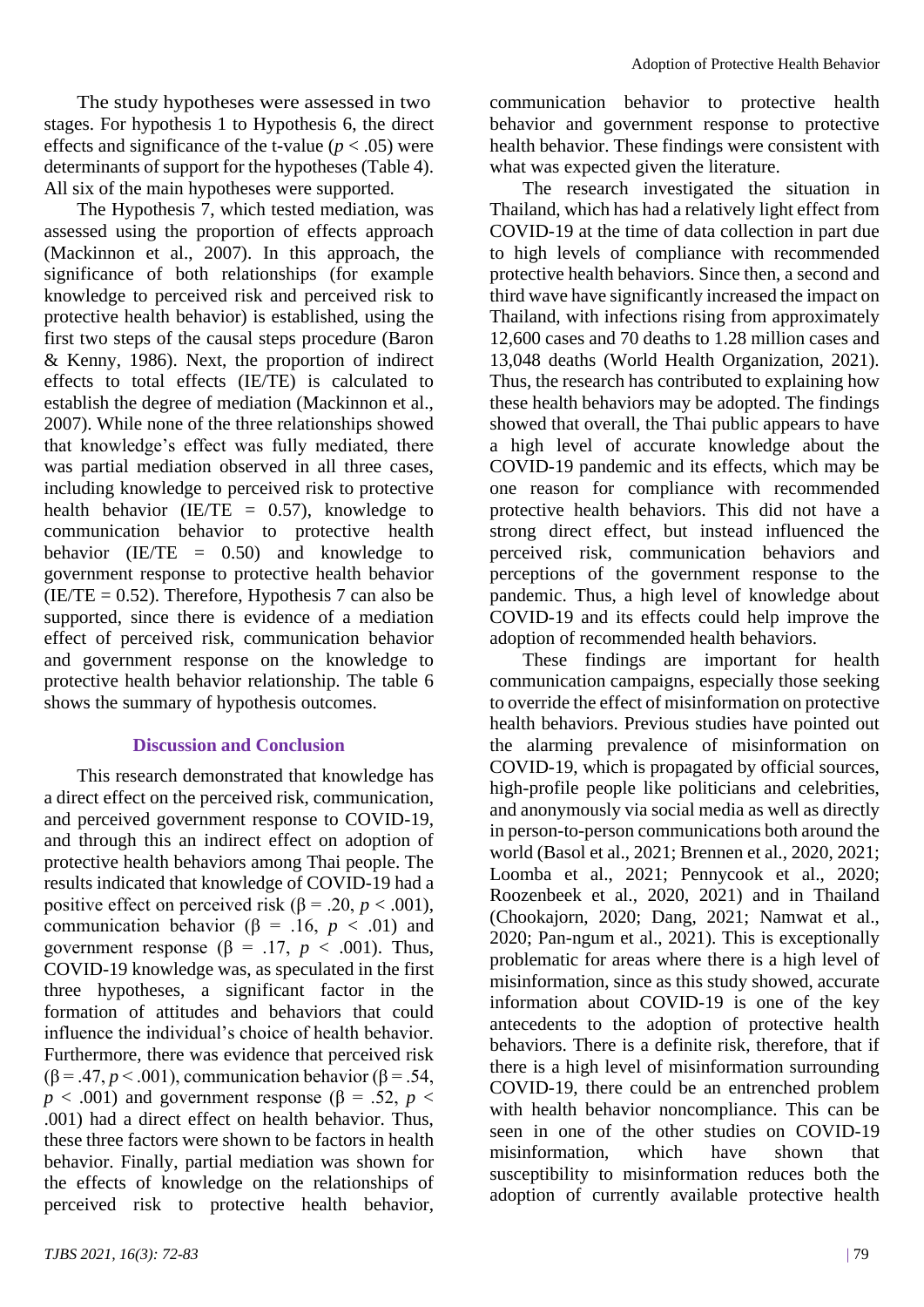behaviors and reluctance to eventually receive the COVID-19 vaccine when available (Basol et al., 2021; Brennen et al., 2020; 2021; Loomba et al., 2021; Roozenbeek et al., 2020).

This research can help formulate policies that overcome significant challenges such as COVID-19 health misinformation. There is growing evidence that health misinformation could still be a major issue in future in Thailand (Chookajorn, 2020; Dang, 2021; Namwat et al., 2020; Pan-ngum et al., 2021). Another possible problem is that entrenched pockets of misinformation, for example that communicated through social media or among specific political or familial groups which are among the more common sources (Brennen et al., 2020), could create small groups with permanent non-adoption of protective health behavior, vaccine hesitancy or rejection, and other problems. Ultimately, this could create a situation in some environments where susceptibility to misinformation, rather than other factors, determined susceptibility to COVID-19. Obviously, the factors identified here are only responsible for a small part of adoption of protective health behavior, and the adoption effect measured here is not entirely due to COVID-19 knowledge. Other factors, like differences in perceived risk, communication and perception of government measures, also had an effect. Factors not included in the study might also influence outcomes. Individual-level psychological differences, for example, are also likely to influence the adoption of protective health behaviors (Berg & Lin, 2020; Chu & Liu, 2021; Nowak et al., 2020; Rosi et al., 2021; Zheng et al., 2020). However, the role of COVID-19 knowledge, and its interaction with COVID-19 misinformation, should not be overlooked.

# **Conclusion**

The study showed that perceived risk, communication about COVID-19, and government recommendations did all play a direct role in adoption of protective health behaviors. Furthermore, these three factors mediated the effect of knowledge about COVID-19 on the adoption of protective health behaviors. Therefore, the conclusion of the research is that all four of these factors do influence the adoption of public health behaviors.

The implication of these findings for communication and policy about COVID-19 is simply that knowledge about the disease is not enough to influence the public to adopt

recommended protective health behaviors, such as handwashing or mask wearing. Instead, knowledge has an effect on perceived risk of the disease and acceptance of communication and government recommendations, which is then translated to engagement with protective health behaviors. Therefore, for public health communication in Thailand, it is crucial that not only is correct knowledge is passed on, but that this information establishes the correct level of risk, communicates clearly and explains government recommendations.

Although the research was conducted during a relative lull in COVID-19 cases in Thailand, it is possible that further pandemic waves or uncontrolled community cases (such as the situation currently ongoing) could lead to increased risk perceptions. Growing misinformation about the virus and pandemic (Chookajorn, 2020; Dang, 2021; Namwat et al., 2020; Pan-ngum et al., 2021) could also affect risk perception or protective health behavior adoption, for example by increasing resistance to public health recommendations such as masking or handwashing. These continued changes require ongoing monitoring in the environment, including in the area of protective health behavior adoption and acceptance of communications. Thus, it is highly recommended that additional studies be launched to monitor protective health behavior adoption in countries where such studies are not yet in place.

# **References**

- Abuza, Z. (2020). Explaining successful (and unsuccessful) COVID-19 responses in Southeast Asia. *The Diplomat*. https://thediplomat.com/2020/04/explainingsuccessful-and-unsuccessful-covid-19 responses-in-southeast-asia/
- Baron, R. M., & Kenny, D. A. (1986). The Moderator-Mediator Variable Distinction in Social Psychological Research. Conceptual, Strategic, and Statistical Considerations. *Journal of Personality and Social Psychology, 51*(6), 1173–1182. https://doi.org/10.1037/ 0022-3514.51.6.1173
- Basol, M., Roozenbeek, J., Berriche, M., Uenal, F., McClanahan, W. P., & Linden, S. van der. (2021). Towards psychological herd immunity: Cross-cultural evidence for two prebunking interventions against COVID-19 misinformation. *Big Data and Society, 8*(1). https://doi.org/10.1177/20539517211013868
- Berg, M. B., & Lin, L. (2020). Prevalence and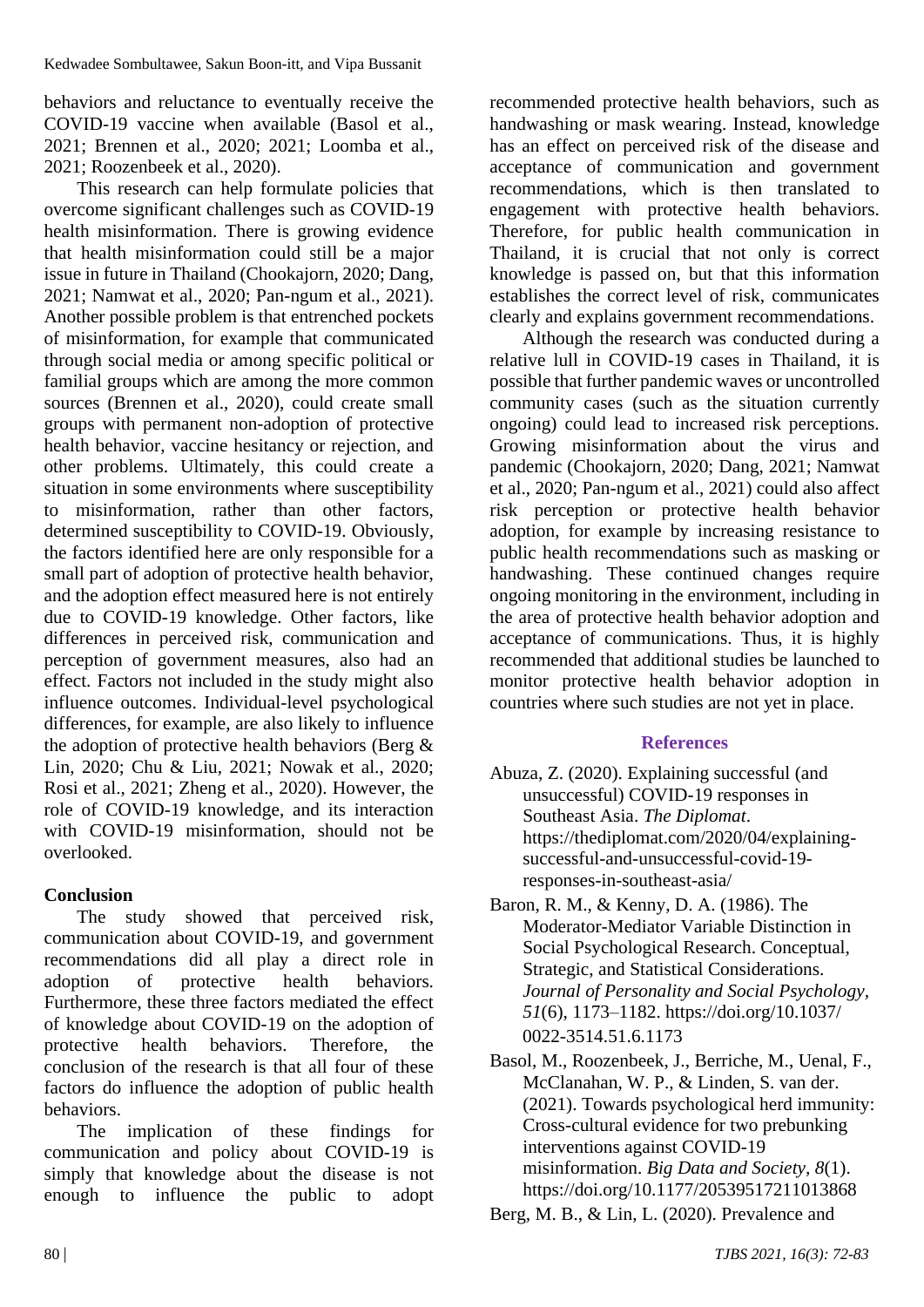predictors of early COVID-19 behavioral intentions in the United States. *Translational Behavioral Medicine, 10*(4), 843–849. https://doi.org/10.1093/tbm/ibaa085

Brennen, J. S., Simon, F. M., Howard, P. N., & Nielsen, R. K. (2020). Types, Sources, and Claims of COVID-19 Misinformation. *Oxford University Press*. https://reutersinstitute.politics.ox.ac.uk/typessources-and-claims-covid-19-misinformation

Brennen, J. S., Simon, F. M., & Nielsen, R. K. (2021). Beyond (Mis)Representation: Visuals in COVID-19 Misinformation. *International Journal of Press/Politics, 26*(1), 277–299. https://doi.org/10.1177/1940161220964780

Brown, T. A. (2015). *Confirmatory factor analysis for applied research*. The Guilford Press.

Chaoguang, H., Feicheng, M., Yifei, Q., & Yuchao, W. (2018). Exploring the determinants of health knowledge adoption in social media: An intention-behavior-gap perspective. *Information Development, 34*(4), 346–363. https://doi.org/10.1177/0266666917700231

Chookajorn, T. (2020). Evolving COVID-19 conundrum and its impact. *Proceedings of the National Academy of Sciences of the United States of America, 117*(23), 12520–12521. https://doi.org/10.1073/pnas.2007076117

Chu, H., & Liu, S. (2021). Integrating health behavior theories to predict American's intention to receive a COVID-19 vaccine. *Patient Education and Counseling, 104*(8), 1878–1886. https://doi.org/10.1016/ j.pec.2021.02.031

Ciotti, M., Ciccozzi, M., Terrinoni, A., Jiang, W. C., Wang, C. B., & Bernardini, S. (2020). The COVID-19 pandemic. *Critical Reviews in Clinical Laboratory Sciences, 57*(6), 365–388. https://doi.org/10.1080/10408363.2020.1783198

Dang, H. L. (2021). Social media, fake news and the COVID-19 pandemic: Sketching the case of Southeast Asia. *Aktuelle SüdostasienforsChung (Current Research on Southeast Asia), 14*, 37–58. https://doi.org/10.14764/10.ASEAS-0054

Faasse, K., & Newby, J. (2020). Public Perceptions of COVID-19 in Australia: Perceived Risk, Knowledge, Health-Protective Behaviors, and Vaccine Intentions. *Frontiers in Psychology, 11*(September), 1–11. https://doi.org/10.3389/ fpsyg.2020.551004

Hair, J. F., Black, W. C., Babin, B. J., & Anderson,

R. E. (2016). *Multivariate Data Analysis* (7th ed.). Pearson.

Hoffmann, R., & Lutz, S. U. (2019). The health knowledge mechanism: evidence on the link between education and health lifestyle in the Philippines. *European Journal of Health Economics, 20*(1), 27–43. https://doi.org/ 10.1007/s10198-017-0950-2

Hu, L. T., & Bentler, P. M. (1999). Cutoff criteria for fit indexes in covariance structure analysis: Conventional criteria versus new alternatives. *Structural Equation Modeling, 6*(1), 1–55. https://doi.org/10.1080/10705519909540118

Kenny, D. A., Kaniskan, B., & McCoach, D. B. (2015). The Performance of RMSEA in Models With Small Degrees of Freedom. *Sociological Methods and Research, 44*(3), 486–507. https://doi.org/10.1177/0049124114543236

- Kowalski, R. M., & Black, K. J. (2021). Protection Motivation and the COVID-19 Virus. *Health Communication, 36*(1), 15–22. https://doi.org/ 10.1080/10410236.2020.1847448
- Lazarus, J. V., Ratzan, S., Palayew, A., Billari, F. C., Binagwaho, A., Kimball, S., Larson, H. J., Melegaro, A., Rabin, K., White, T. M., & El-Mohandes, A. (2020). COVID-SCORE: A global survey to assess public perceptions of government responses to COVID-19 (COVID-SCORE-10). *PLoS ONE, 15*(10 October), 1– 18. https://doi.org/10.1371/journal.pone. 0240011
- Lee, M., Kang, B. A., & You, M. (2021). Knowledge, attitudes, and practices (KAP) toward COVID-19: a cross-sectional study in South Korea. *BMC Public Health, 21*(1), 1–10. https://doi.org/10.1186/s12889-021-10285-y
- Lindley, D. V, & Scott, W. F. (1984). *New Cambridge Statistical Tables* (2nd ed.). Cambridge University Press.
- Loomba, S., de Figueiredo, A., Piatek, S. J., de Graaf, K., & Larson, H. J. (2021). Measuring the impact of COVID-19 vaccine misinformation on vaccination intent in the UK and USA. *Nature Human Behaviour, 5*(3), 337–348. https://doi.org/10.1038/s41562-021- 01056-1

Mackinnon, D. P., Fairchild, A. J., & Fritz, M. S. (2007). Mediation analysis. *Annual Review of Psychology, 58*, 593-614. https://doi.org/10. 1146/annurev.psych.58.110405.085542

Mohd Hanafiah, K., & Wan, C. D. (2020). *Public*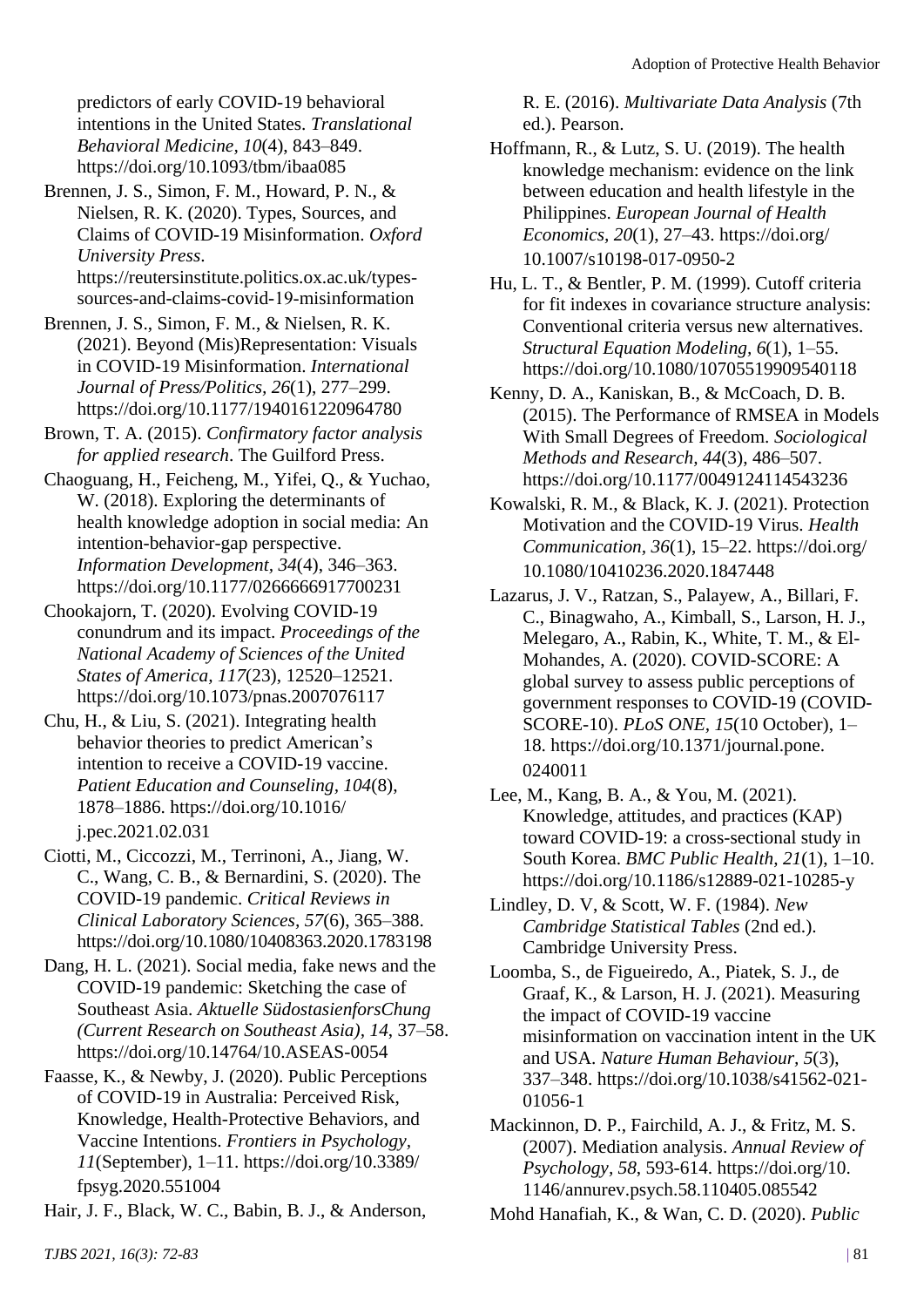Kedwadee Sombultawee, Sakun Boon-itt, and Vipa Bussanit

*knowledge, perception and communication behavior surrounding COVID-19 in Malaysia* (Issue May). https://doi.org/10.31124/ advance.12102816

Namwat, C., Suphanchaimat, R., Nittayasoot, N., & Iamsirithaworn, S. (2020). Thailand's Response against Coronavirus Disease 2019: Challenges and Lessons Learned. *Outbreak, Surveillance, Investigation and Response (OSIR) Journal, 13*(1), 33–37. http://osirjournal.net/index.php/ osir/article/view/174

Nowak, B., Brzóska, P., Piotrowski, J., Sedikides, C., Żemojtel-Piotrowska, M., & Jonason, P. K. (2020). Adaptive and maladaptive behavior during the COVID-19 pandemic: The roles of Dark Triad traits, collective narcissism, and health beliefs. *Personality and Individual Differences, 167*(May), 110232. https://doi.org/10.1016/j.paid.2020.110232

Osterrieder, A., Cuman, G., Pan-ngum, W., Cheah, P. K., Cheah, P. K., Peerawaranun, P., Silan, M., Orazem, M., Perkovic, K., Groselj, U., Schneiders, M. L., Poomchaichote, T., Waithira, N., Asarath, S. A., Naemiratch, B., Ruangkajorn, S., Skof, L., Kulpijit, N., MacKworth-Young, C. R. S., … Cheah, P. Y. (2021). Economic and social impacts of COVID-19 and public health measures: Results from an anonymous online survey in Thailand, Malaysia, the UK, Italy and Slovenia. *BMJ Open, 11*(7), 1–12. https://doi.org/10.1136/bmjopen-2020-046863

Pan-ngum, W., Poomchaichote, T., Peerawaranun, P., Kulpijit, N., Osterrieder, A., Waithira, N., Mukaka, M., Naemiratch, B., Chanviriyavuth, R., Asarath, S. at, Ruangkajorn, S., Kannika, N., & Cheah, P. Y. (2021). Perspectives on public health interventions in the management of the COVID-19 pandemic in Thailand. *Wellcome Open Research, 5*, 1–24. https://doi.org/10.12688/ wellcomeopenres.16293.3

Pennycook, G., McPhetres, J., Zhang, Y., Lu, J. G., & Rand, D. G. (2020). Fighting COVID-19 Misinformation on Social Media: Experimental Evidence for a Scalable Accuracy-Nudge Intervention. *Psychological Science, 31*(7), 770–780. https://doi.org/10.1177/ 0956797620939054

Prasetyo, Y. T., Castillo, A. M., Salonga, L. J., Sia, J. A., & Seneta, J. A. (2020). Factors affecting perceived effectiveness of COVID-19 prevention measures among Filipinos during

Enhanced Community Quarantine in Luzon, Philippines: Integrating Protection Motivation Theory and extended Theory of Planned Behavior. *International Journal of Infectious Diseases, 99*, 312–323.

https://doi.org/10.1016/j.ijid.2020.07.074

Ranjit, Y. S., Shin, H., First, J. M., & Houston, J. B. (2021). COVID-19 protective model: the role of threat perceptions and informational cues in influencing behavior. *Journal of Risk Research, 24*(3–4), 449–465. https://doi.org/10.1080/ 13669877.2021.1887328

Roozenbeek, J., Freeman, A. L. J., & van der Linden, S. (2021). How Accurate Are Accuracy-Nudge Interventions? A Preregistered Direct Replication of Pennycook et al. (2020). *Psychological Science, 32*(7), 1169-1178. https://doi.org/10.1177/09567976211024535

Roozenbeek, J., Schneider, C. R., Dryhurst, S., Kerr, J., Freeman, A. L. J., Recchia, G., Van Der Bles, A. M., & Van Der Linden, S. (2020). Susceptibility to misinformation about COVID-19 around the world: Susceptibility to COVID misinformation. *Royal Society Open Science, 7*(10). https://doi.org/10.1098/rsos.201199

Rosi, A., van Vugt, F. T., Lecce, S., Ceccato, I., Vallarino, M., Rapisarda, F., Vecchi, T., & Cavallini, E. (2021). Risk Perception in a Real-World Situation (COVID-19): How It Changes From 18 to 87 Years Old. *Frontiers in Psychology, 12*(March), 1–8. https://doi.org/10.3389/fpsyg.2021.646558

Soper, D. (2020). A priori sample size calculator for structural equation models. *Free Statistics Calculators.* https://www.danielSoper.com/ statcalc/calculator.aspx?id=89

Sylvester, S. M. (2021). COVID-19 and Motivated Reasoning: The Influence of Knowledge on COVID-Related Policy and Health Behavior. *Social Science Quarterly, Pre*-*press*. https://doi.org/https://doi.org/10.1111/ssqu.12989

Taghrir, M. H., Borazjani, R., & Shiraly, R. (2020). COVID-19 and iranian medical students; A survey on their related-knowledge, preventive behaviors and risk perception. *Archives of Iranian Medicine, 23*(4), 249–254. https://doi.org/10.34172/aim.2020.06

Tyupa, S. (2011). A theoretical framework for back-translation as a quality assessment tool. *New Voices in Translation Studies, 7*(1), 35–46. https://core.ac.uk/download/pdf/53121361.pdf